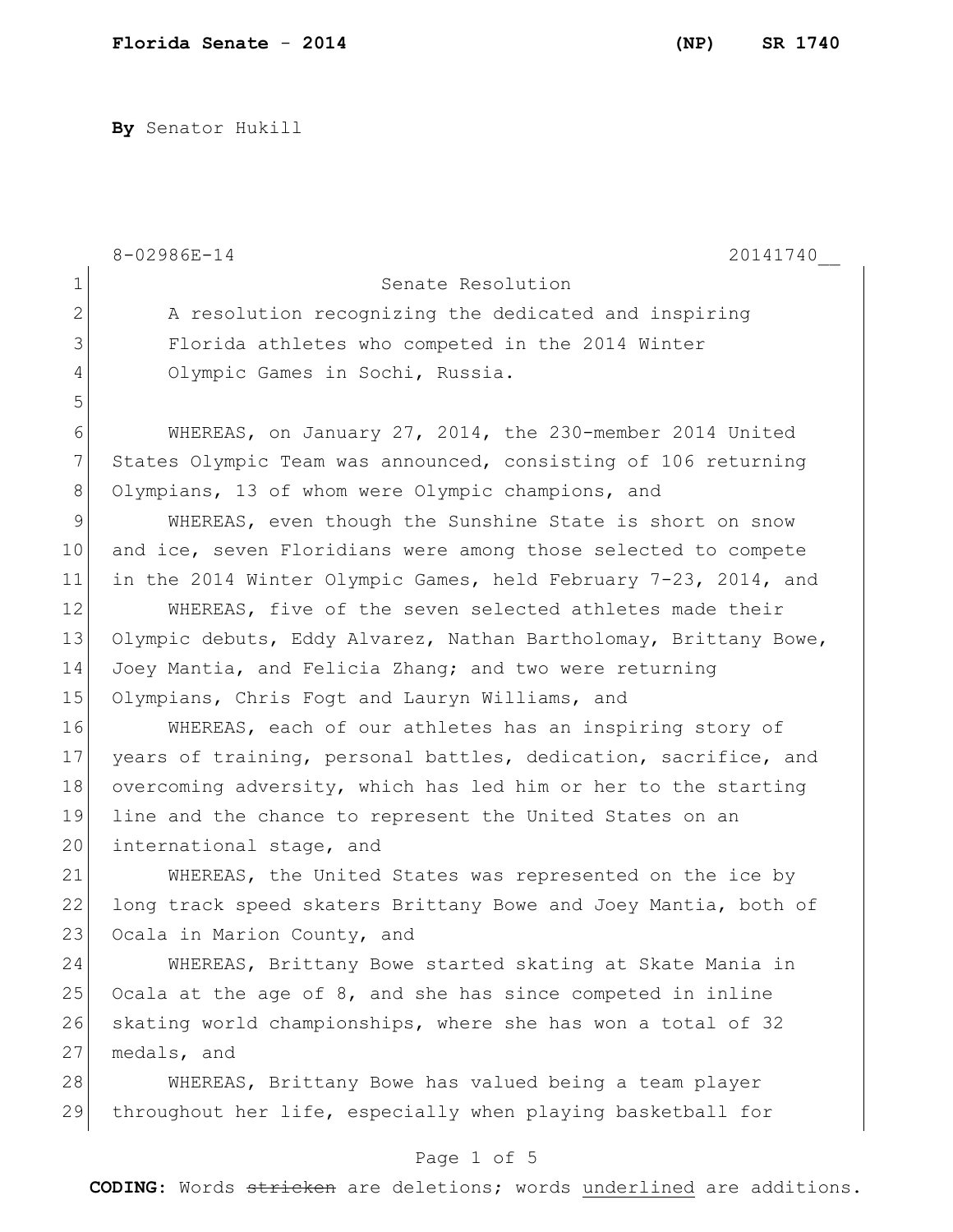8-02986E-14 20141740 Florida Atlantic University, and WHEREAS, after graduating from college in 2010, Brittany Bowe switched from inline skating to speed skating and was on 33 the ice for the first time that year, and WHEREAS, after just one season on the ice, Brittany Bowe earned a spot on the United States Long Track Sprint National

 Team and the United States World Cup Team, and, in the 2013-2014 racing season, she was ranked second in the world in the 1,000- 38 meter distance, and

 WHEREAS, Joey Mantia became an inline speed skater at a very young age and went on to win 26 gold medals for world inline skating, and

42 WHEREAS, between 2003 and 2007, Joey Mantia was named 43 American Speed Skater of the Year four times, and

 WHEREAS, Joey Mantia's dream of being an Olympian led him 45 to make the move to the ice to further challenge himself, and

 WHEREAS, after his move to long track speed skating, Joey Mantia found his stride during the 2013-2014 season, claiming his first individual World Cup Gold Medal in the 1,500-meter skate, and

 WHEREAS, pairs figure skaters Nathan Bartholomay and Felicia Zhang teamed up in May 2011, training 30 hours a week at 52 the Ice and Sports Complex in Ellenton in Manatee County, and

 WHEREAS, since Nathan Bartholomay and Felicia Zhang began 54 skating together, they have earned a bronze medal at the 2013 National Championships and a silver medal at the 2014 National Championships, and

57 WHEREAS, Nathan Bartholomay and Felicia Zhang began skating 58 at a young age, with Felicia beginning at the age of 7 after she

## Page 2 of 5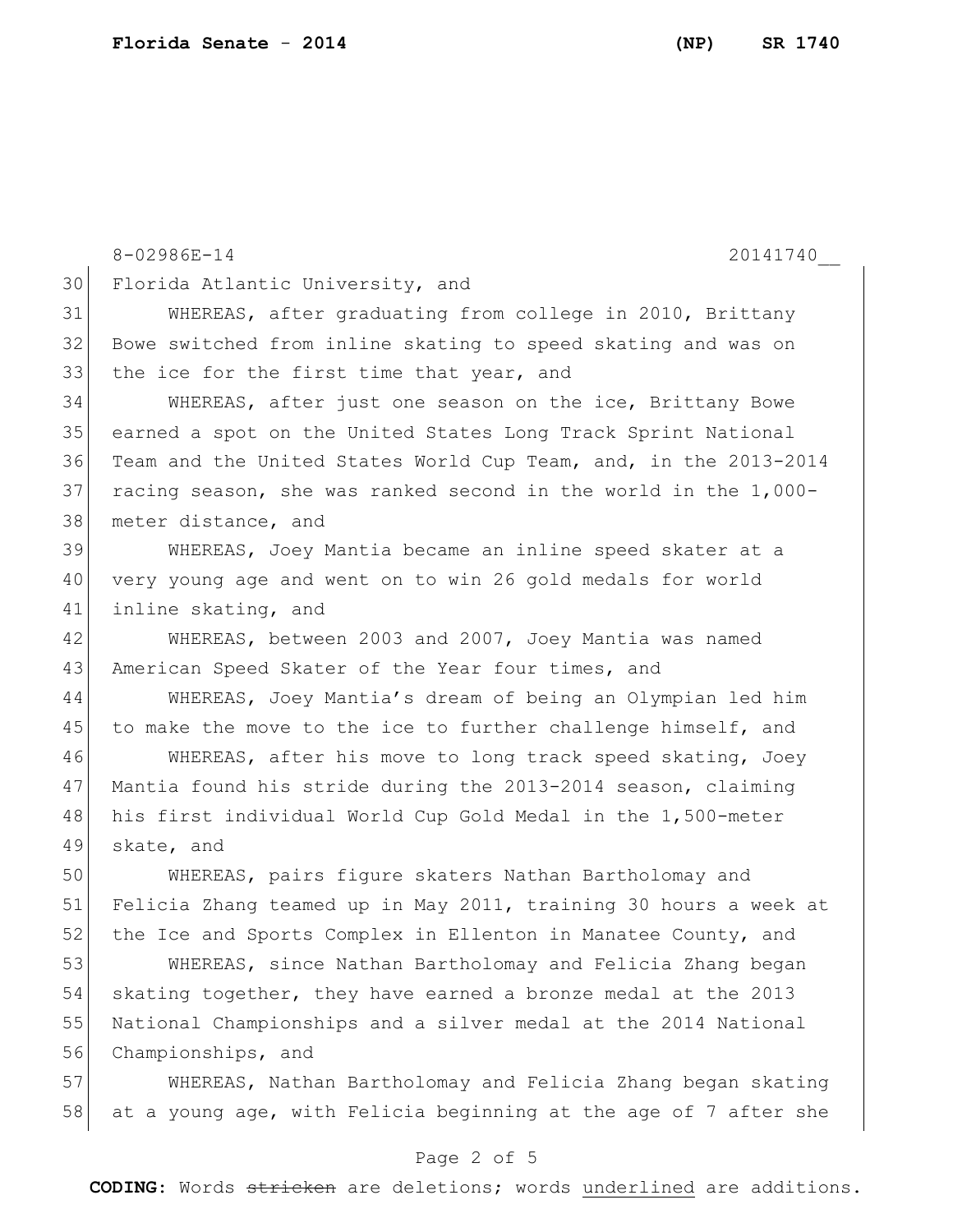8-02986E-14 20141740 59 attended a skating birthday party and Nathan beginning at the 60 age of 8 after his family encouraged him to follow his sister's 61 path and pursue skating, and 62 WHEREAS, before Nathan Bartholomay began skating with 63 Felicia Zhang in 2010, he was the United States Junior Bronze 64 Medalist, and 65 WHEREAS, when he is not training with Felicia Zhang, Nathan 66 Bartholomay works part-time, takes courses in sports therapy, 67 and coaches the next generation of skaters, and 68 WHEREAS, in 2008, Felicia Zhang received the United States 69 Novice Bronze Medal as a single skater, and won the 2010 United 70 States junior pairs title with a former partner, and 71 WHEREAS, Felicia Zhang is currently a student at the 72 University of South Florida, where she studies psychology, and 73 WHEREAS, short track speed skater Eddy Alvarez, a Miamian 74 from Miami-Dade County, started skating on the streets of South 75 Beach at the age of 5, and 76 WHEREAS, Eddy Alvarez proved himself as someone who never 77 gives up in the face of adversity when he underwent 5 hours of 78 grueling surgery to repair 12 tears to his patellar tendons, and 79 WHEREAS, Eddy Alvarez trains 6 days a week during the 80 season, which paid off when he became the first Cuban-American 81 male ever to win a Winter Olympic medal, taking home the silver 82 medal with his team in the 5,000-meter relay, and 83 WHEREAS, Chris Fogt, born in Orange Park in Clay County, 84 made his Olympic debut at the 2010 Winter Olympic Games in 85 Vancouver, British Columbia, and 86 WHEREAS, after competing in Vancouver, Chris Fogt spent a 87 year deployed in Iraq as a Second Lieutenant in the Military

## Page 3 of 5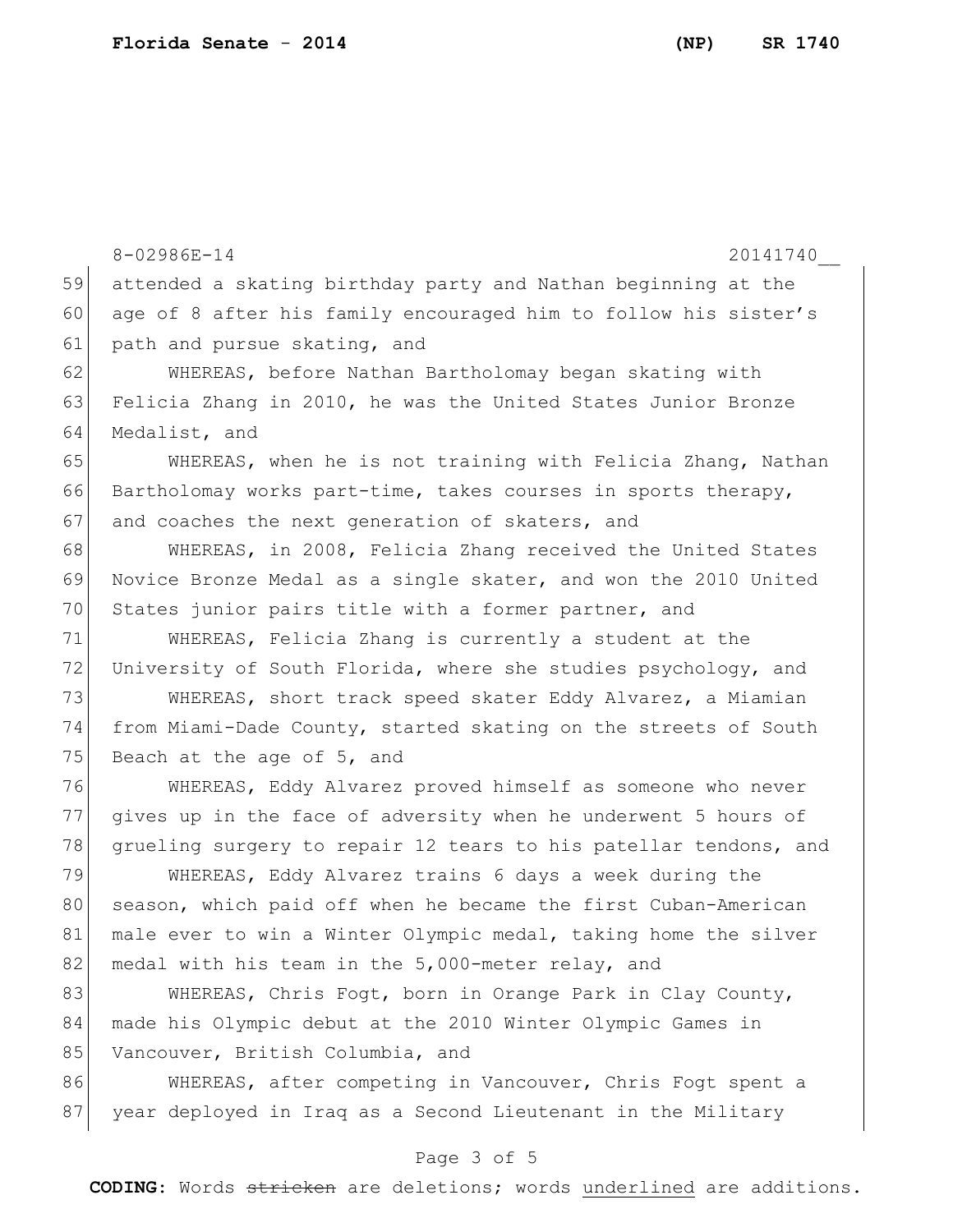8-02986E-14 20141740 88 Intelligence branch of the United States Army, and 89 WHEREAS, Chris Fogt began competing in the sport of bobsled 90 in 2007, after attending a camp in Lake Placid, New York, and 91 WHEREAS, throughout his career, Chris Fogt has won many 92 medals and, during the 2014 Winter Olympic Games, took home the 93 bronze medal in the Men's Four-Man Bobsled competition, and 94 WHEREAS, Chris Fogt will return to active duty on May 5, 95  $2014$ , and his service and sacrifice to our country are greatly 96 appreciated, and 97 WHEREAS, four-time Olympian Lauryn Williams, of Miami in 98 Miami-Dade County, graduated in 2004 from the University of 99 Miami, and 100 WHEREAS, previously a track-and-field athlete competing as 101 a sprinter, Lauryn Williams won a silver medal in the 100-meter 102 dash at the 2004 Summer Olympic Games in Athens, Greece, and a 103 gold medal in the 4x100-meter relay at the 2012 Summer Olympic 104 Games in London, England, and 105 WHEREAS, Lauryn Williams also won a gold medal in the 100- 106 meter dash and a gold medal in the 4x100-meter relay at the 2005 107 World Championships in Helsinki, Finland, and 108 WHEREAS, Lauryn Williams began practicing the sport of 109 bobsled only in 2013, but she was able to bring home the silver 110 medal in the 2014 Winter Olympic Games, making the United States 111 the only nation to win medals in every women's bobsled Olympic 112 event since the sport made its debut at the 2002 Winter Olympic 113 Games in Salt Lake City, Utah, and 114 WHEREAS, Lauryn Williams continues to give back to the

115 community through the Lauryn Williams Dynamic Female Athlete 116 Scholarship Fund, which she established in 2006 to assist

## Page 4 of 5